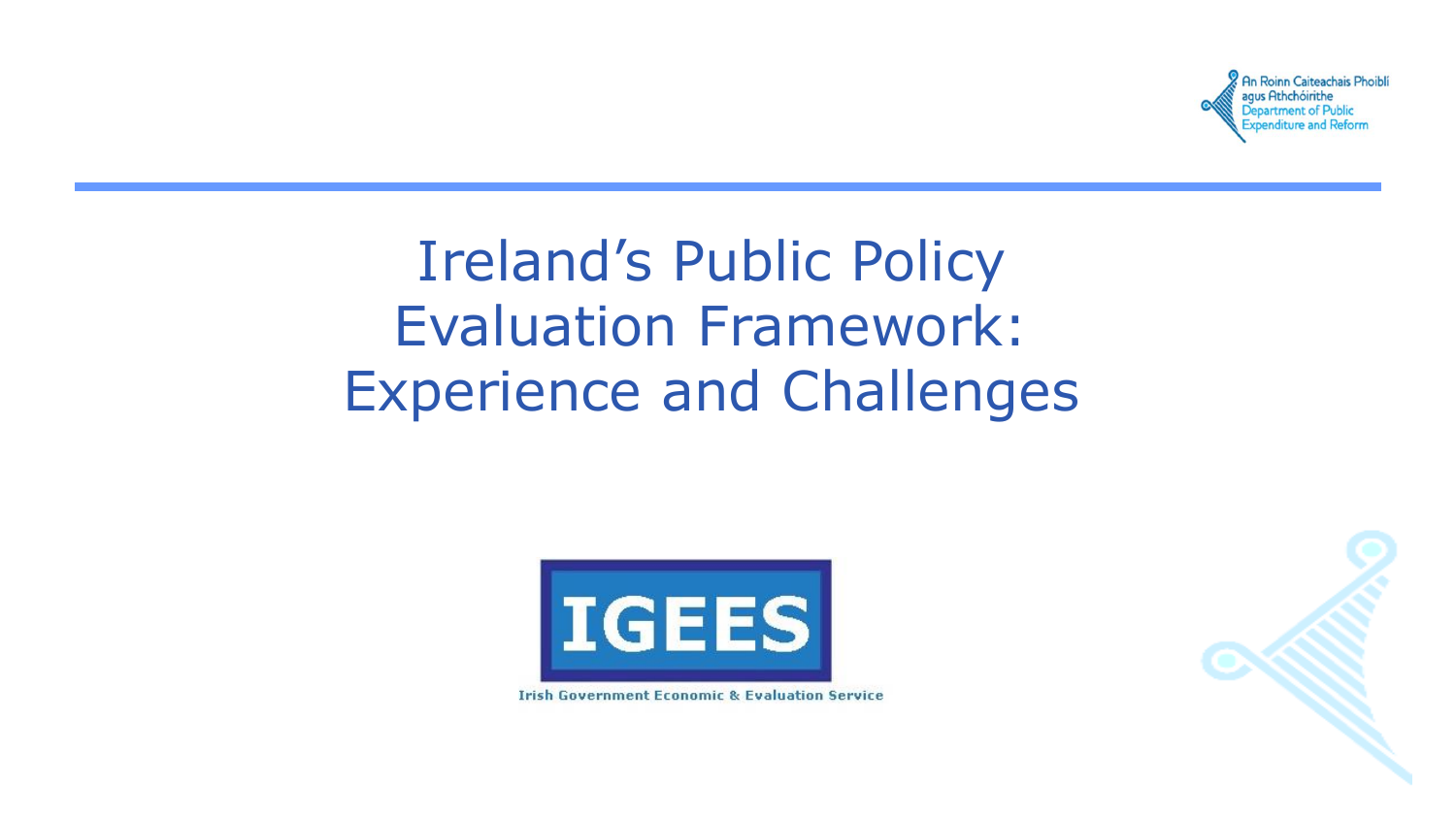### **Contents**



- 1. Overview of evaluation landscape: Why and who?
- 2. Evolution of Value for Money initiative 1997 to 2013.
- 3. Central and Spending Department perspectives
	- i. When does it work well?
	- When is it less successful?
- 4. Good practice examples
- 5. International models
- 6. Future

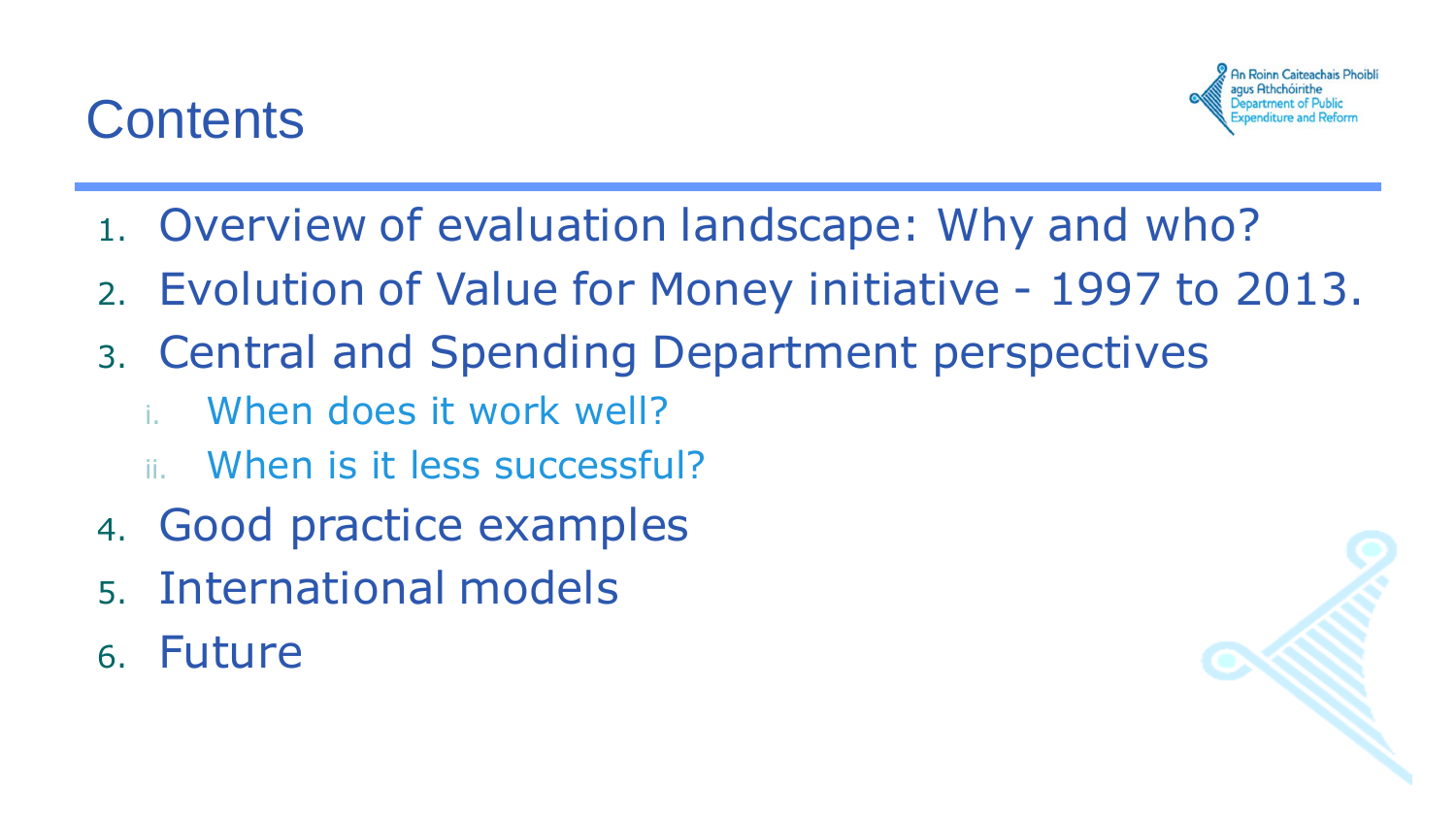## Why evaluate?

- Answer Value for Money questions
- $\triangleright$  Inform better resource allocation
- Facilitate reprioritisation
- $\triangleright$  Promote accountability
- Improve quality of programmes
- Develop new evidence
- $\triangleright$  Inform better design of new spending
- $\triangleright$  Key stage in expenditure lifecycle

Gross expenditure for 2014 - €52.9bn Is this Value for Money?

#### **Public Spending Code Expenditure Lifecycle**

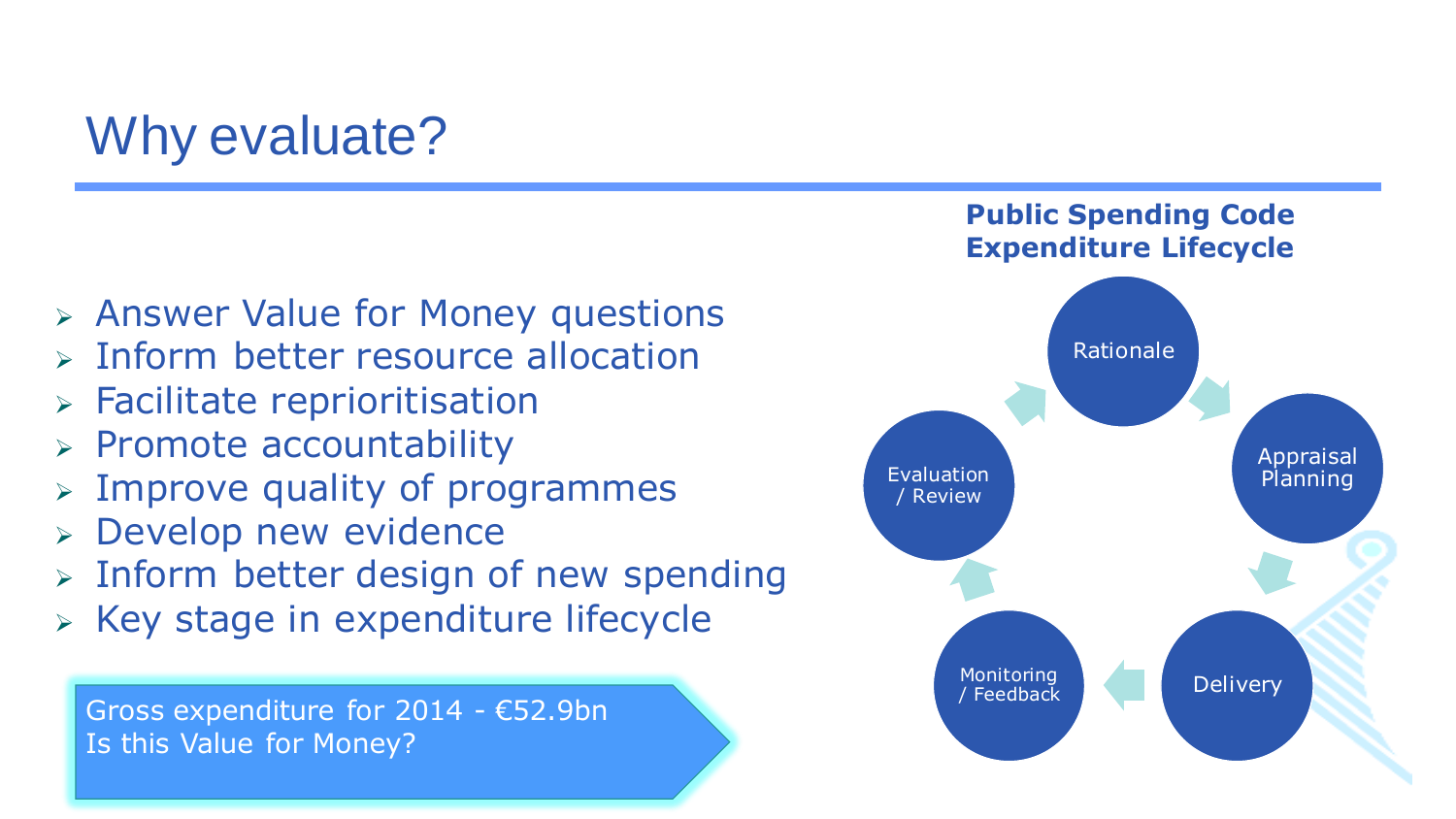

### Who does evaluation in Ireland?

Central Government Individual Departments: VFM initiative DPER: Cross Cutting papers and Mini evaluations

| Other agencies<br>ESRI, NESC, IPA<br>Sectoral = Forfás, Housing Agency, 3rd Sector |                    | Office of the C&AG                              |
|------------------------------------------------------------------------------------|--------------------|-------------------------------------------------|
| <b>Academics</b>                                                                   | <b>Consultants</b> | <b>Local Government</b><br><b>Audit Service</b> |

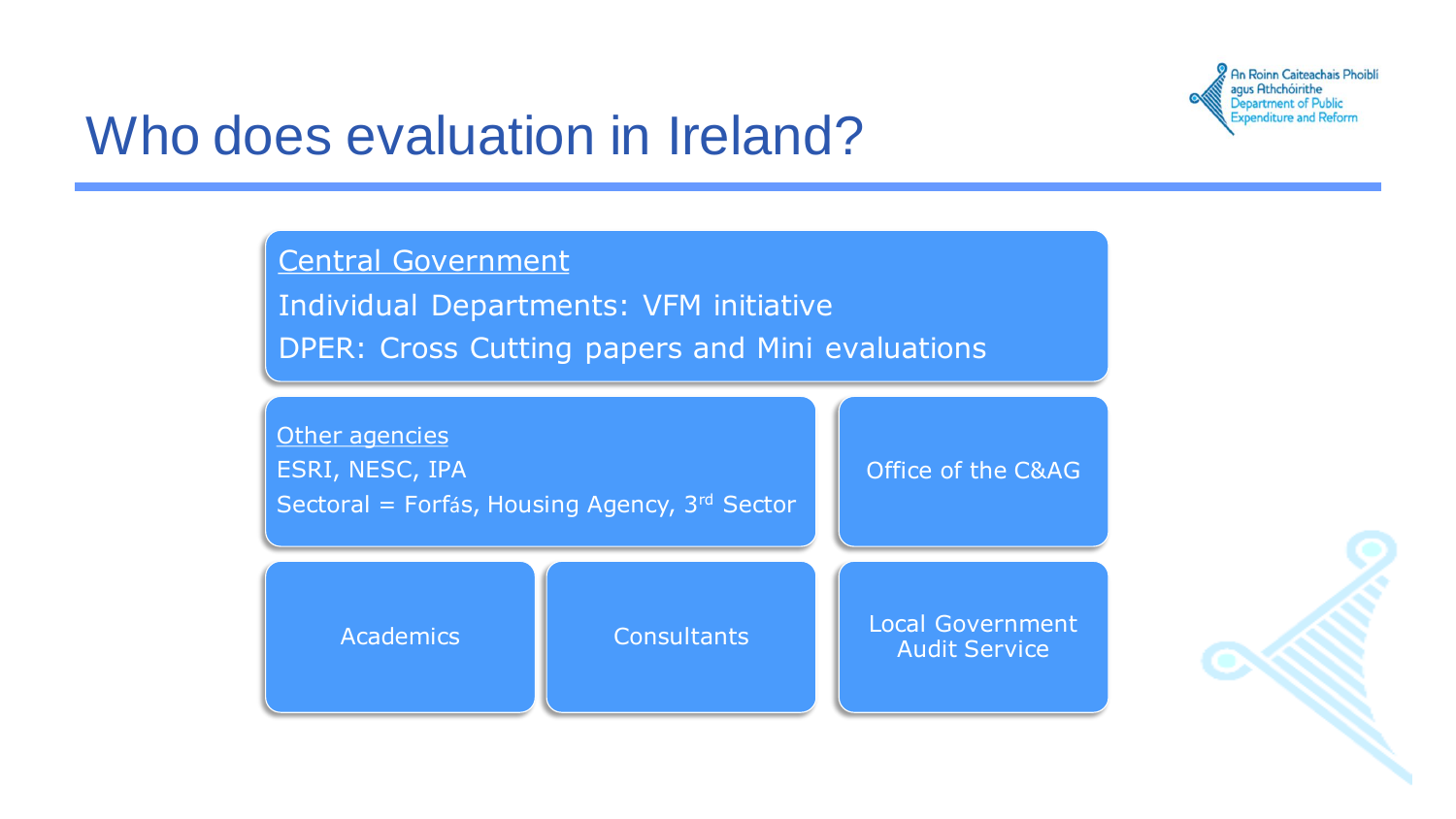# Evolution of VFM initiative, 1997 to 2013 Ongoing changes…



| 1997 | Launch of Expenditure Review Initiative<br>(ERI)           |
|------|------------------------------------------------------------|
| 2001 | <b>C&amp;AG Review of ERI</b>                              |
| 2002 | Reforms: Independent QA assessors                          |
| 2004 | Reforms: Training; Reporting; Parliament                   |
| 2008 | Reforms: Co-authorship;<br><b>Independent Chairs</b>       |
| 2011 | Reforms: Mini VFM studies, changes to<br>quality assurance |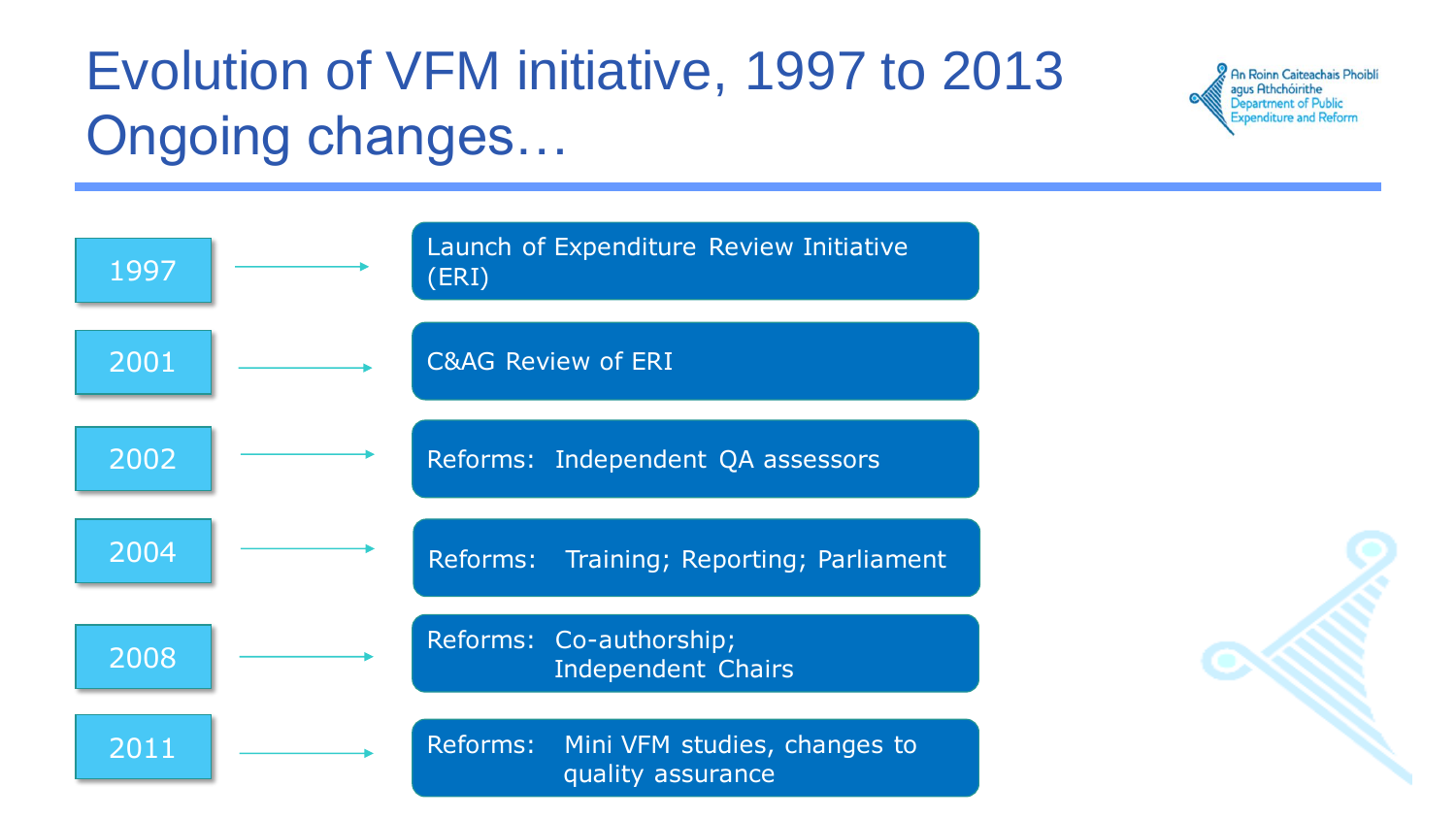

## Selection of current evaluation coverage..

| <b>Department</b>                                    | <b>Value for Money</b><br><b>Reviews</b>            | <b>Stage of</b><br>completion |
|------------------------------------------------------|-----------------------------------------------------|-------------------------------|
| Agriculture, Food and Marine                         | <b>Areas Based Scheme</b>                           | Completed                     |
|                                                      | Organic Farming                                     | <b>Finalisation</b>           |
| <b>Foreign Affairs and Trade</b>                     | <b>EU Missions</b>                                  | Completed                     |
| Arts, Heritage and the Gaeltacht                     | Arts Council                                        | Drafting                      |
| Communications, Energy & Natural<br><b>Resources</b> | <b>Public Service</b><br><b>Broadcasting Charge</b> | Completed                     |
| Tourism, Transport and Sport                         | <b>Coast Guard</b>                                  | Completed                     |
|                                                      | <b>Rail Safety</b>                                  | Completed                     |
| <b>Children and Youth Affairs</b>                    | Youth Projects                                      | <b>Finalisation</b>           |
| Justice and Equality                                 | <b>Youth Diversion</b>                              | Commenced                     |

Focused Policy Assessments/Other **Evaluations** 

Public Expenditure = 10+ Transport  $= 1$ Foreign Affairs = 1 Defence  $= 1$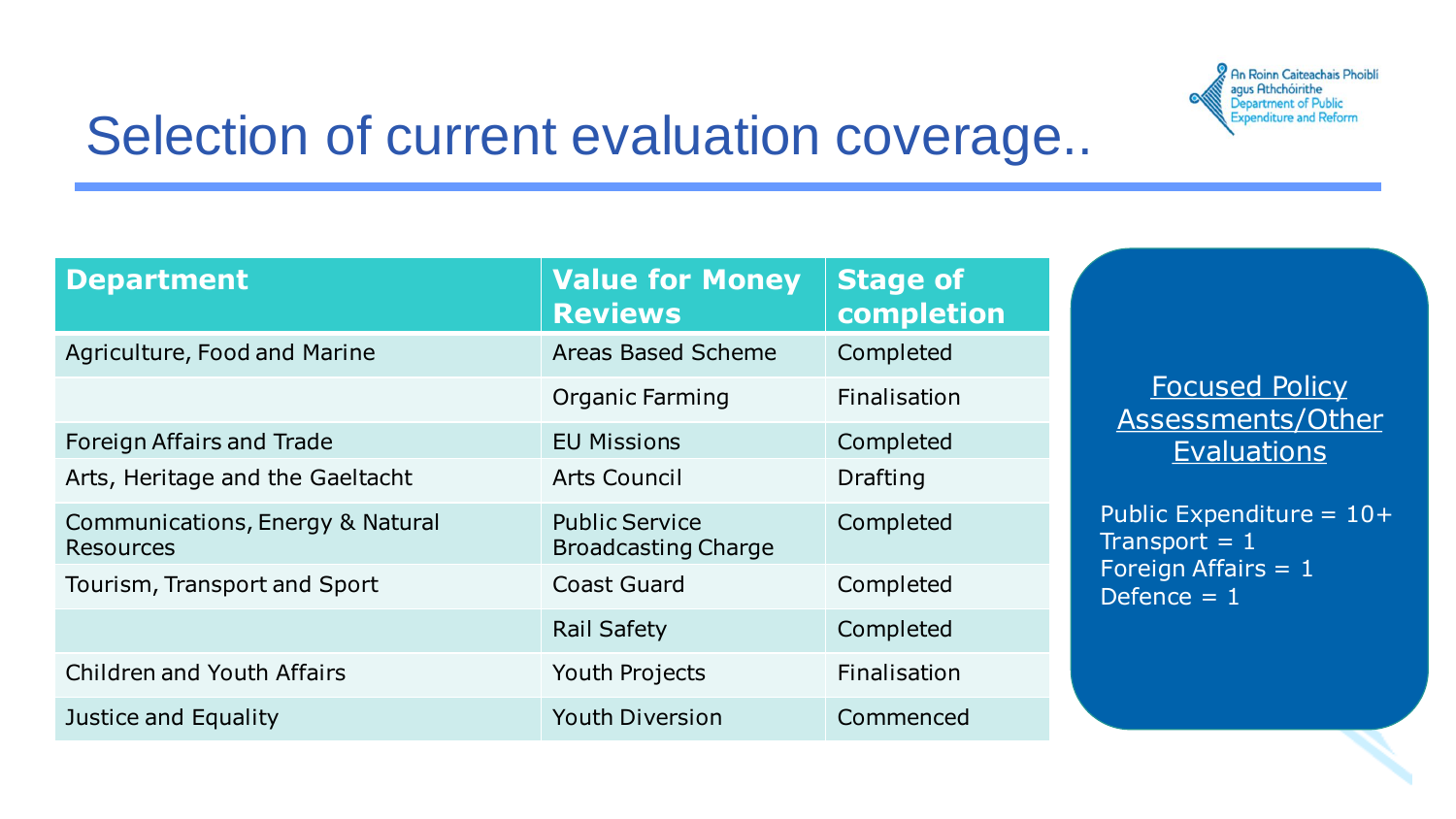

## Public Expenditure & Reform perspective…

#### When it works well

- Good Independent chairs
- Small steering group
- Lead evaluator with policy analysis skills
- Good methodology
- Proper topic selection
- Still time consuming but worth it

#### What happens when it doesn't?

- Delayed timelines
- Poor links to resource allocation
- Poor consideration of rationale and effectiveness
- Publishing not timely
- Poor follow up
- Overlap with future policy design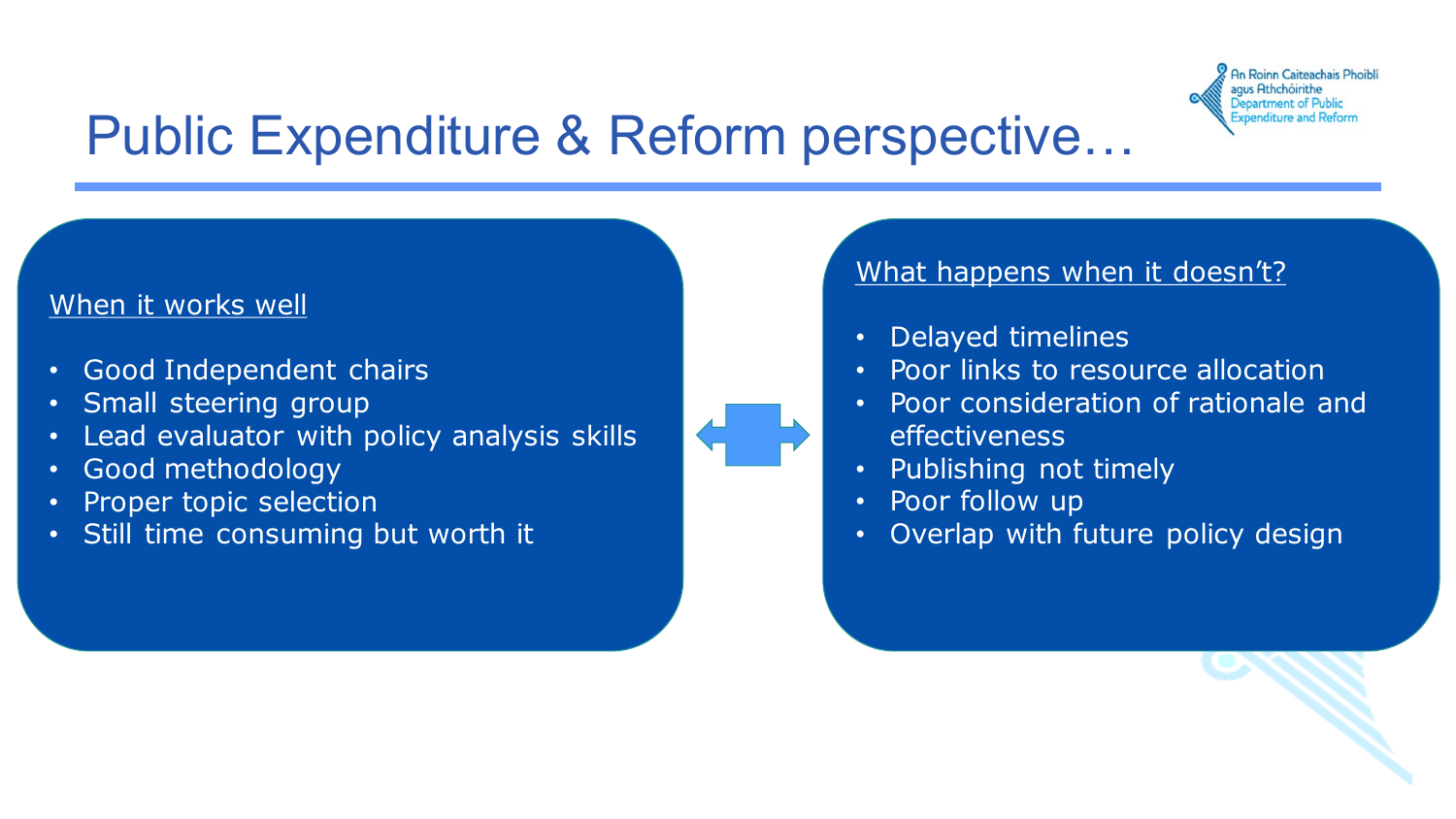

## View from other Departments..

- Lengthy process
- Too difficult
- May not affect decision as policy already decided
- Lack of resources can be an impediment
- Difficult and sometimes expensive to get good data
- Managing the message
- $\circ$  Independent unit difficult to assess programmes for other units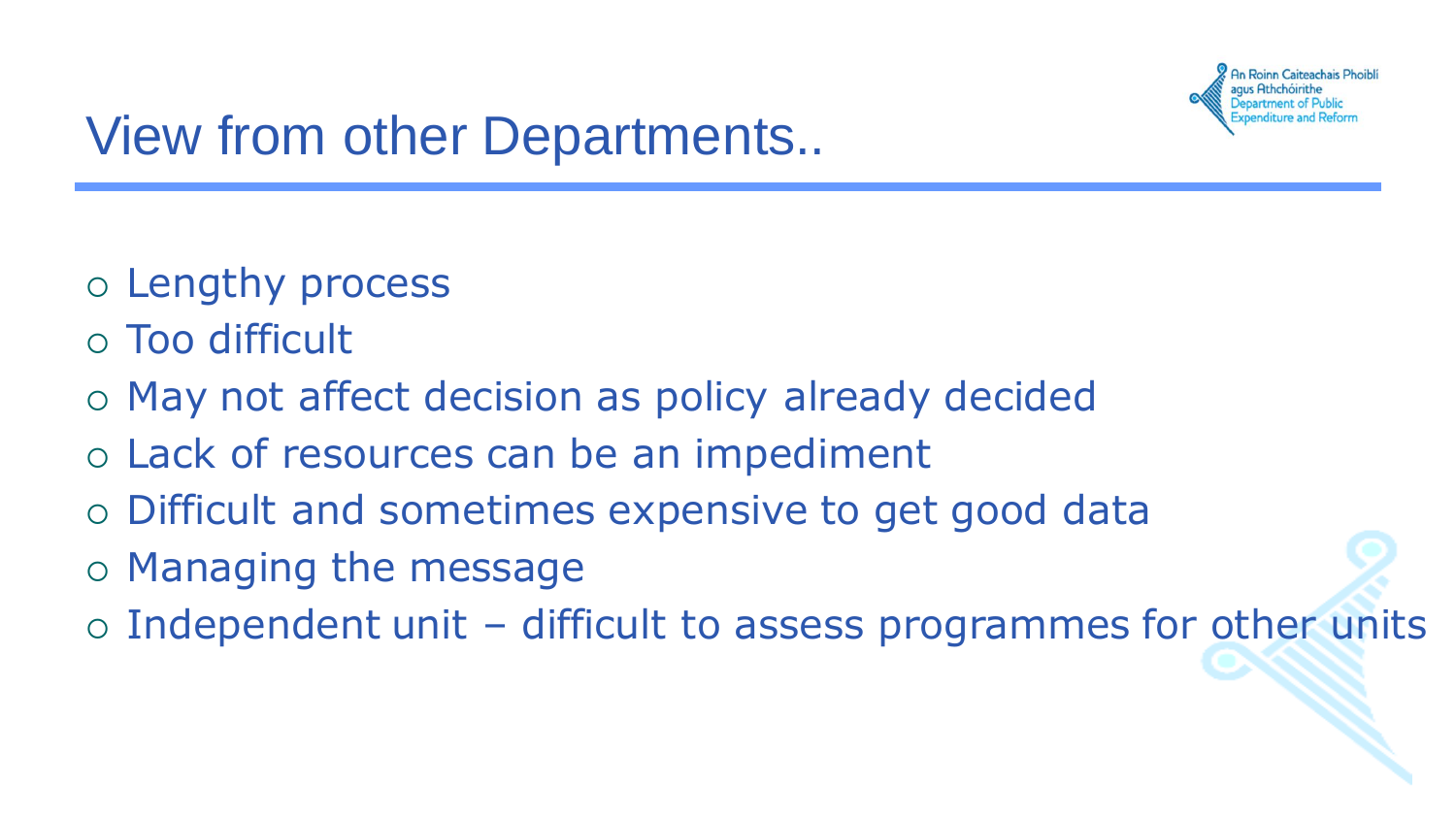

### Some good examples

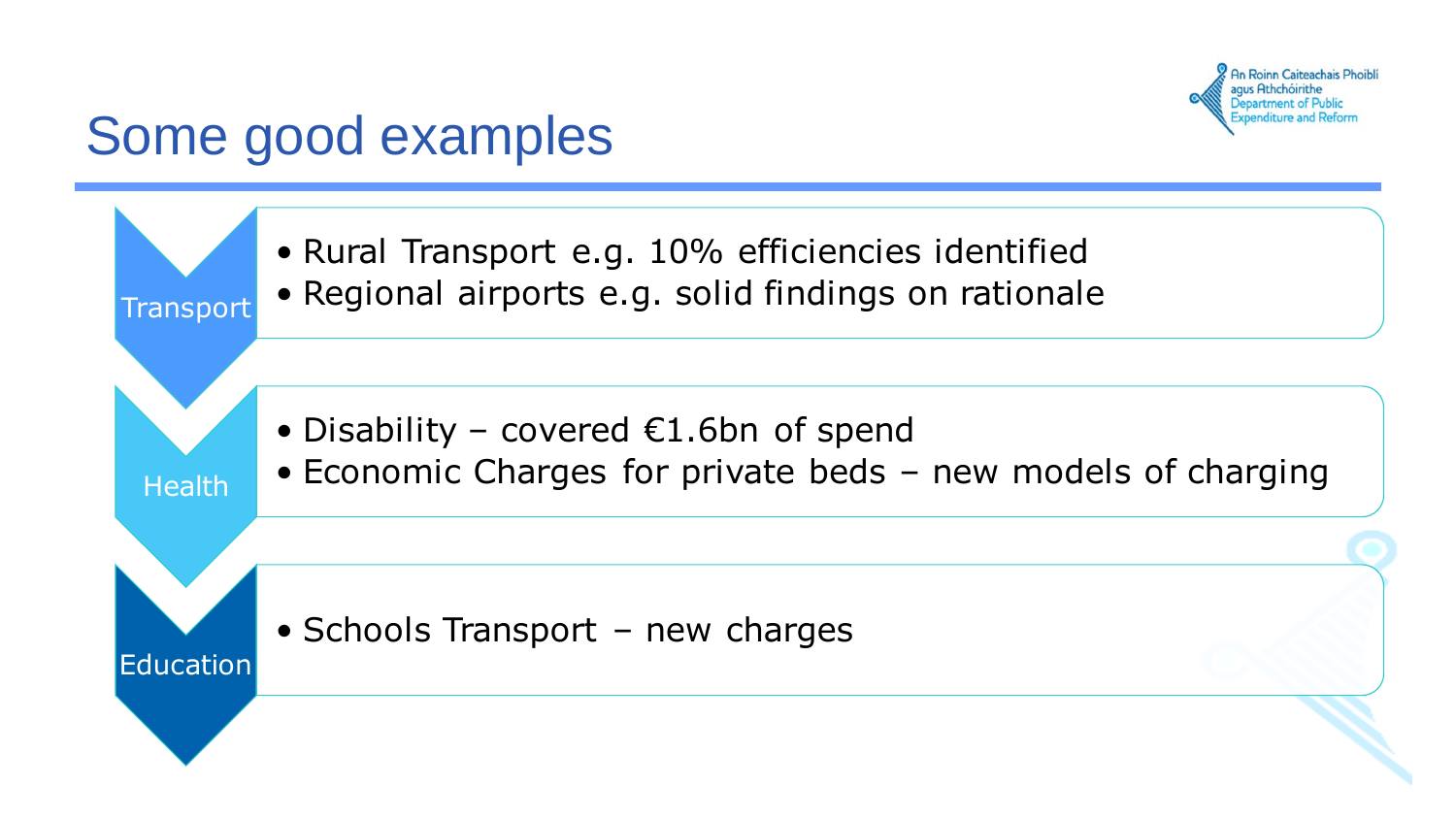

### **Internationally**

#### $\Box$  Irish model similar to Dutch approach

#### Some countries have a more decentralised model of commissioning

- $\checkmark$  Dedicated institutes
- $\checkmark$  Academics

□ Codifying requirements for evaluation in legislation e.g. Canada, the Netherlands

 $\square$  Same issues in other jurisdictions – inherent in relationship between Treasury and Spending Departments "marking your own homework"

 $\Box$  Evaluation by specialist evaluation units within Departments seems a good compromise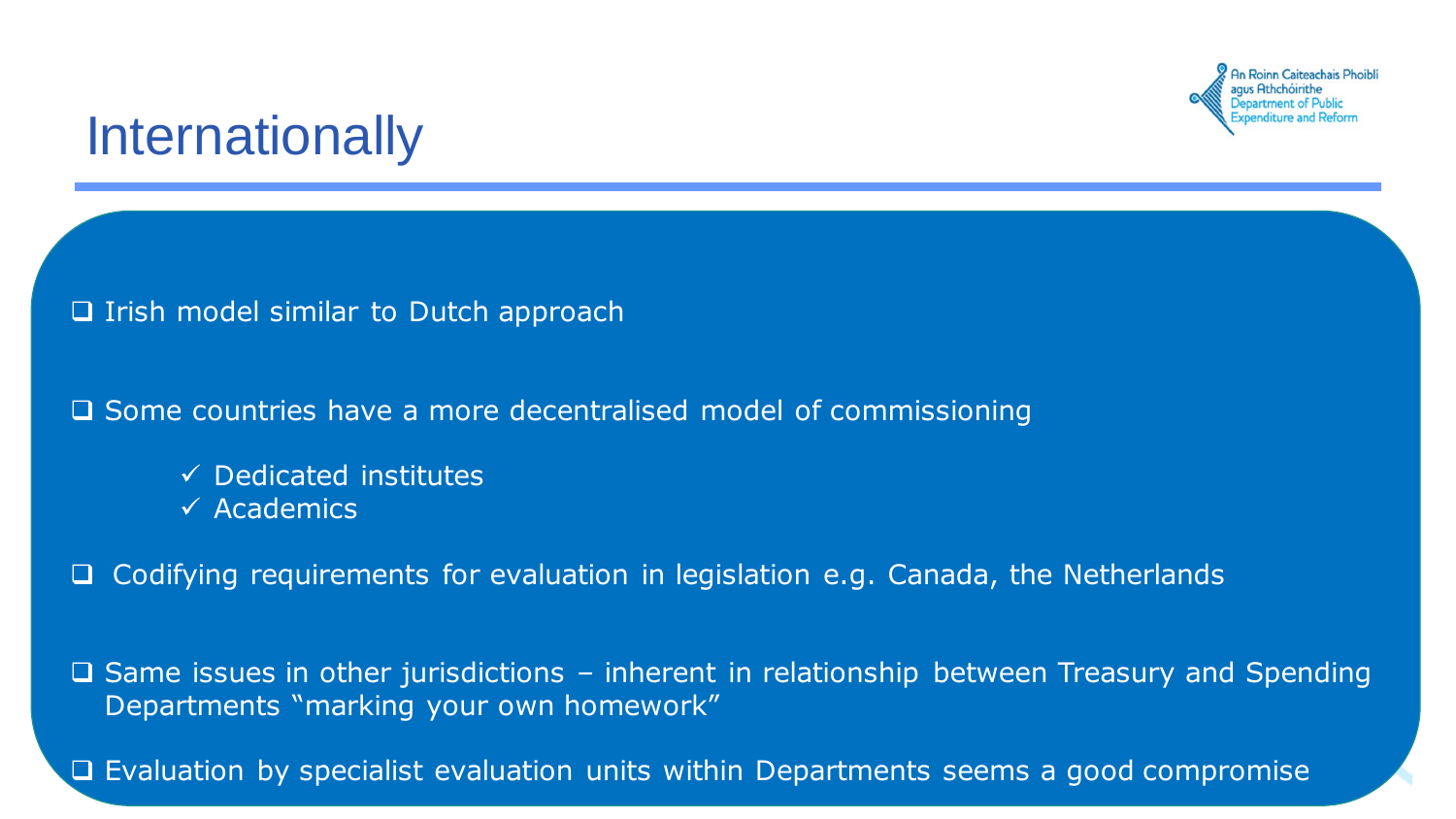

### Ideas for change…

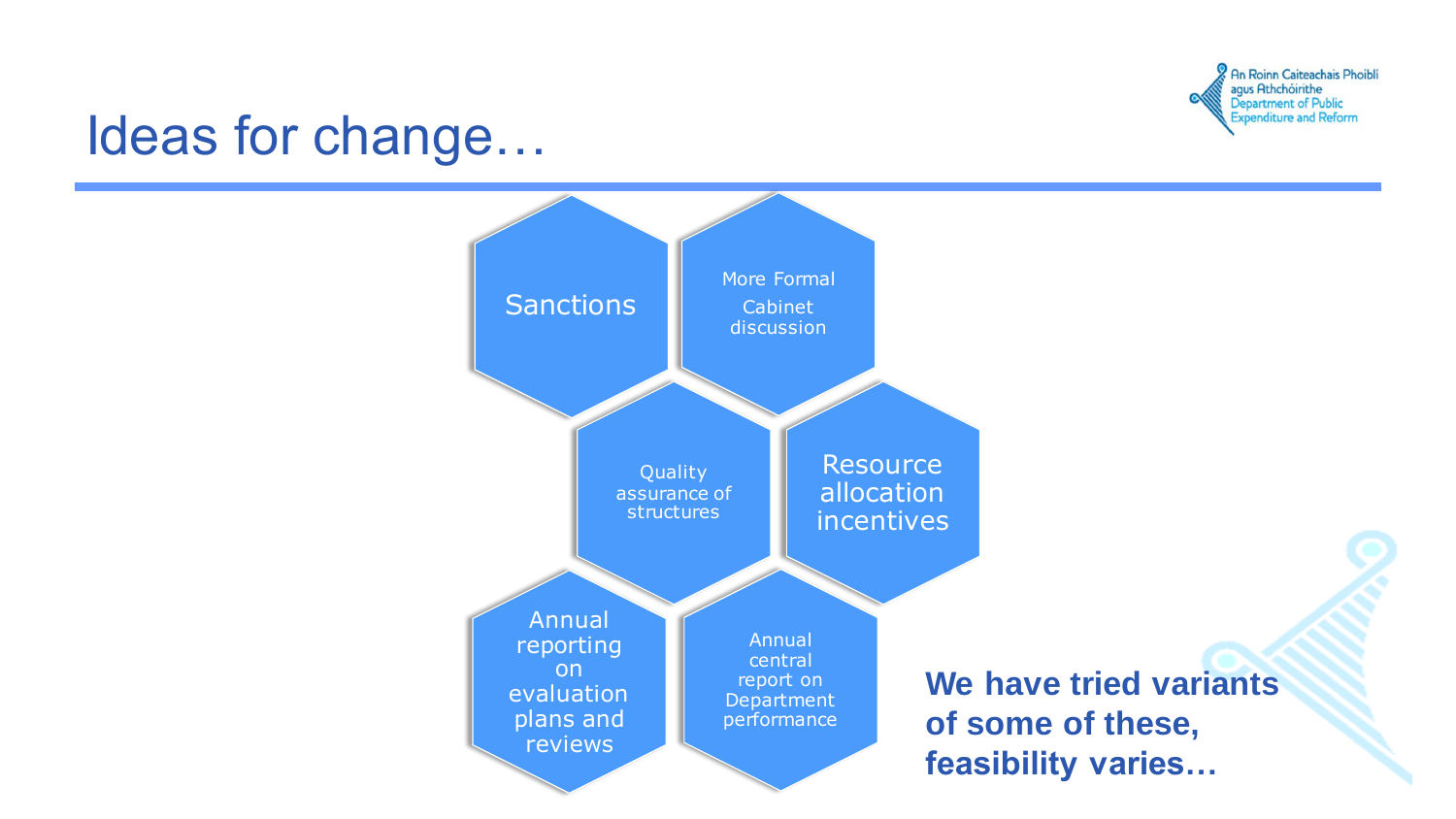

### **Conclusions**

- Clear need for more and better evaluation
- Ongoing focus on rationale and relevance important for future Comprehensive Reviews of Expenditure
- Continue and strengthen focus on Focused Policy Assessments
- □ More availability of central reporting on VFM initiative progress